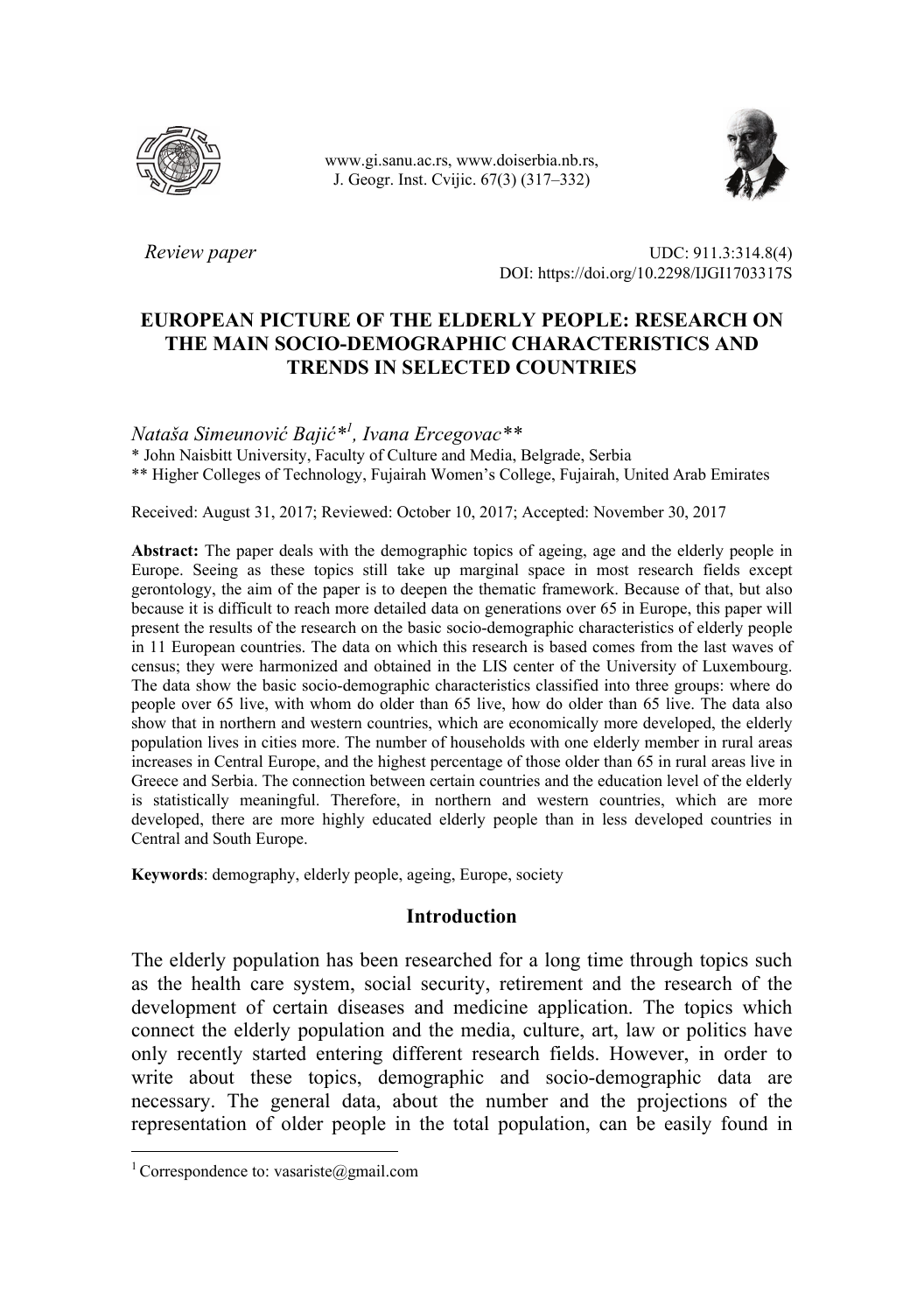various reports. For instance, according to the data of the United Nations Population Fund (2016), there are 12.3% of people older than 60 in the world. Moreover, if we take the old age limit of the World Bank (2016) into consideration, there are 8.3% of people over 65. Together with these, in the report of the UN World Population Ageing (2015), it is listed that the number of people older than 80, that is, those belonging to the oldest group, amounts to 125 million in the world, with the projection that the number will have risen to 434 million by 2050. Also, the World Report on Ageing and Health (World Health Organization, 2015) lists projections on the drastic lifespan extension in certain countries: "A child born in Brazil or Myanmar in 2015 can expect to live 20 years longer than one born in those countries just 50 years ago" (p. 3).

It has also been written about the number of the elderly in Europe, considering the fact that by 2030, this continent will have around 25.6% of people older than 65. By 2060, it is predicted that elderly Europeans will make up around 29.5% of the total population (European Commission, 2014) (Figure 1).



Figure 1. Share of population aged 85 years and over living in an institutional household (Source: Eurostat, 2015b)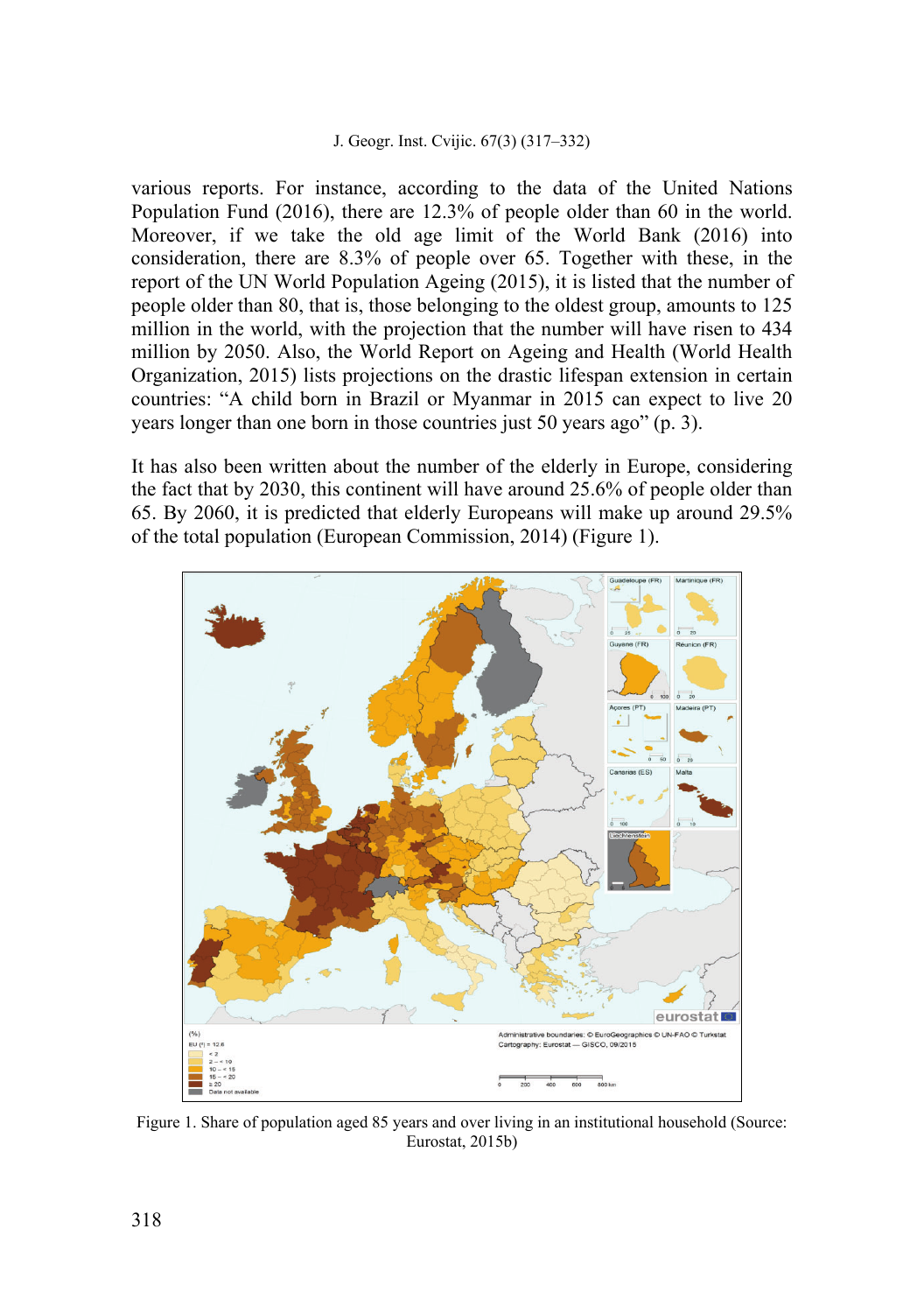Now the share of people over 65 in the European Union, which consists of 28 member-states, amounts to 19.2% and it is expected that, on average, men of this generation will live for another 17.9 years, while women will live for another 21.3 years (Eurostat, 2015a). The average age of EU citizens on 1st January 2016 is 42.6. The number of people older than 80 will have risen by 12.7% by 2060 (Eurostat, 2017b). Today, there are 27.3 million people aged 80 and over in EU (Eurostat, 2017a).

This group of elderly people known as the 'old-old' needs more care and longterm inhabitation. For the most part they are members of some institutional household. In almost all available reports, the lower fertility rate and the extended lifespan are listed as reasons for the constant trend of the growing share of the elderly in the total population on the global level. However, the consequences are apparent in all social practices on the individual, local, national as well as the global level. It is important to point out here that, even though no one has dealt with population ageing in a long time, the paper from 1945 by J. D. Durand, The Trend toward an Older Population, offers a nice and detailed explanation for the reasons and consequences of this great social transformation (Durand, 1945). Although published in 1945, when WWII ended and after many countries had lost a large number of mostly male population, this paper is significant because it points to a very important problem of the increase of the elderly population, which the entire world is facing now. Precisely that is the conclusion of the report, which was published much later:

Population ageing can no longer be ignored. Globally, the proportion of older persons is growing at a faster rate than the general population. This reflects tremendous and welcome advances in health and overall quality of life in societies across the world. But the social and economic implications of this phenomenon are profound, extending far beyond the individual older person and the immediate family, touching broader society and the global community in unprecedented ways (United Nations Population Fund, 2012, p. 11).

Starting with the fact that this topic cannot be ignored anymore and that the 21st century has become a century in which the elderly population is growing fast, it is necessary to ascertain the personal and household characteristics of those older than 65 on the European continent. Therefore, by using the comparative perspective, it is necessary to consider whether there are similarities among these generations in different states, or if there are completely evident incongruities. Europe has been chosen because the authors' home country Serbia belongs to this continent, and we can more easily reach conclusions about the position of our elderly citizens when we compare them to their counterparts in other European countries. That can serve as the basis for further research in this area, especially research which uses the interdisciplinary approach. A significant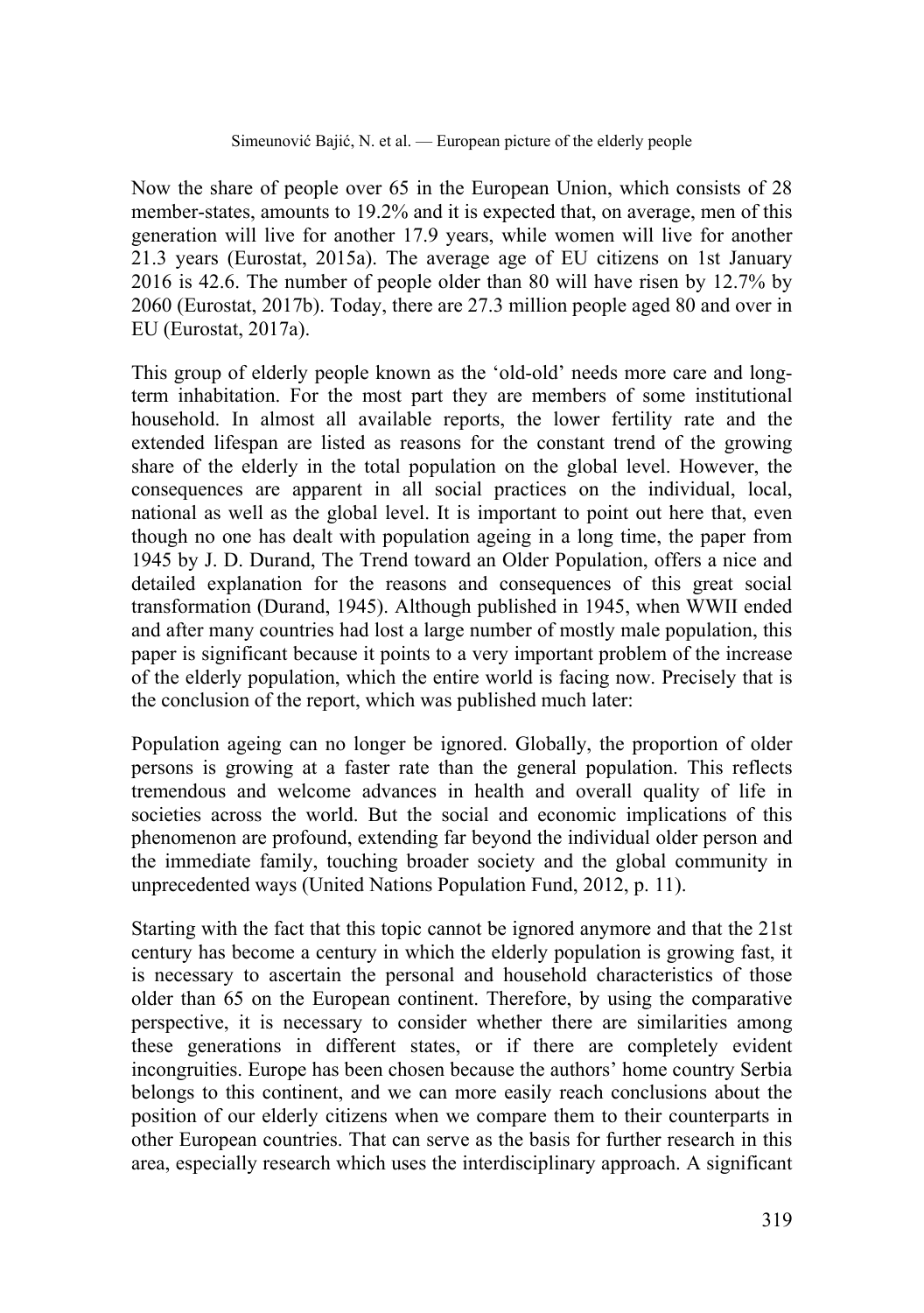motive to write this paper has been the possibility to use data which are not so easily available to researchers in Serbia, which were obtained through a research visit grant at the LIS Centre of the University of Luxembourg.

## **Methodology**

The *Luxembourg Income Study* (LIS) Database is the largest available income database of harmonized microdata collected from about 50 countries in Europe, North America, Latin America, Africa, Asia and Australasia spanning five decades (Luxembourg Income Study (LIS) Database, 2016). The data at the LIS Centre are completely protected. The computers which store them are not connected to the Internet, nor is it possible to transfer data from them to a CD or a flash drive. Depending on the goal and methodology of research, it is possible to choose some of the offered data processing software: SAS, SPSS, Stata. The data analyzed in this research came from the last two waves (Wave VIII: 2009– 2011 and Wave IX: 2012–2014) from 11 European countries with the help of IBM SPSS 22.0 software. The chosen countries are: the UK, Germany, Luxembourg, Denmark, Finland, Poland, Hungary, Slovenia, Spain, Greece and Serbia. The reason why these two waves were chosen lies in the possibility to represent current data, which would later lead to reaching adequate conclusions on the position of the elderly in Europe today. And there are two reasons why these countries were chosen: the first one is technical, while the other is territorial/economic/political. Namely, the data LIS stores have to be harmonized before they are available to researchers, because they come from many different countries. That process is complicated and long, so the data from certain countries were unavailable at the moment of the research. That is why we have attempted to compensate for the lack of profile of certain countries by taking into consideration the territorial, geographic order, economic development and EU membership. Therefore, the goal was to choose countries according to three criteria:

– The geographic relations east-west and north-south;

– Economic development (lower or higher, that coincides with geographic space); and

– Political (old EU members — the UK, Germany, Luxembourg, Denmark, Finland, Greece, Spain, — new EU members — Poland, Hungary, Slovenia — and Serbia: A Western Balkan country which is not a member).

Based on these criteria, the research was reduced to 11 countries. It is necessary to observe what influence the listed criteria have on the socio-demographic characteristics of the elderly population. In order to achieve that, we needed to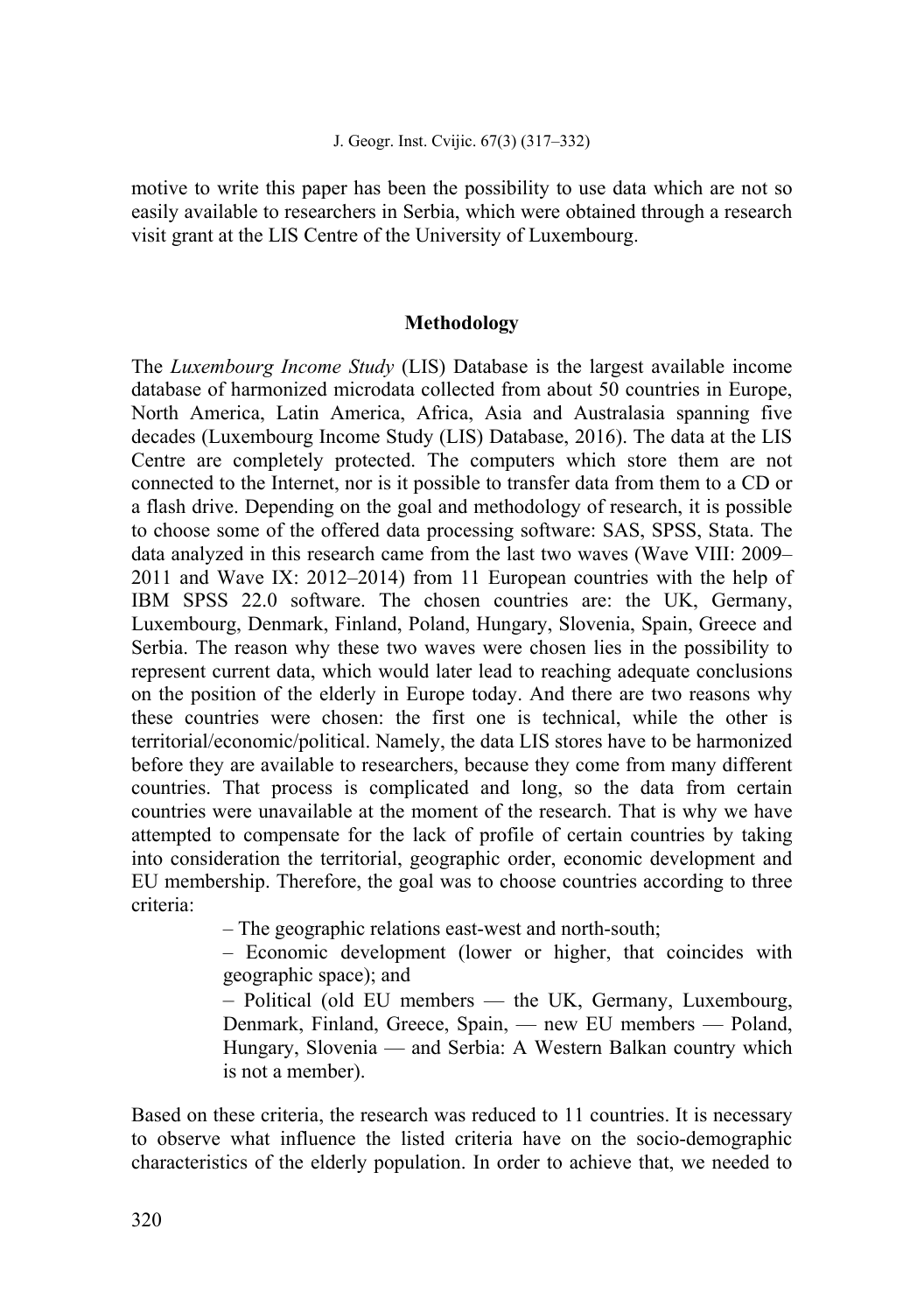separate the  $64-$  population from the  $65+$  population because the data were consolidated in the personal P-file. A special variable which only referred to the population 65+ was made. Aside from the P-file, we observed the household Hfile in order to make the image on the elderly Europeans clearer.

## **Results and discussion**

In all researched countries we noted an increase of the older population, which is in accordance with all prior listed reports. The number of women was larger than the number of men. A disbalance between the population in urban and rural areas was noted. There are more elderly people in cities, which represents an urbanization trend present for several decades. This is completely in accordance with the multidecadal trend of urban area expansion on the global level, so today the percentage amounts to more than 40 in Africa and Asia and 81.5 in North America. In Europe, 73.4% of the population lives in urban areas (United Nations, 2014). In order to see all characteristics more clearly, we will present them in several subsections.

## *Where do people over 65 live?*

The smallest percentage<sup>2</sup> of elderly people who live in rural areas is in countries of North and Western Europe. In Finland, the percentage of the population which has at least one elderly member amounts to 5.2 in rural areas, mostly in the Uusimaa region. In densely populated areas, that percentage amounts to 3.8, whereas in the intermediate area  $-4.6$ . The percentage of households which have no elderly members amounts to 24.1 in rural areas. In Denmark, the percentage of households with at least one elderly member is 1.7% in rural areas and such households are primarily located in Kobenhavn og Frederiksberg and Kobenhavns amt areas. In urban areas, the share of such households is 17.5%, whereas 4% belong to the territory of the capital city Copenhagen. It is interesting to note that there are almost no households with 3 or more elderly members either in rural or in urban areas in Denmark. In Germany, the highest percentage of households with at least one elderly member is in the North Rhine-Westphalia region  $-3.7\%$ . We need to take into consideration that Germany is divided into 16 regions, federal units, that is, NUTS. However, this region also holds the largest number of households without any elderly members. Most households with two elderly members are in the Baden-Württemberg area. The

 $\overline{a}$ 

<sup>&</sup>lt;sup>2</sup> All percentages are represented not only through the observation of the statistically isolated population older than 65, but in relation to the total population, to make the image more realistic and whole. All data were extracted in September 2016 from LIS database.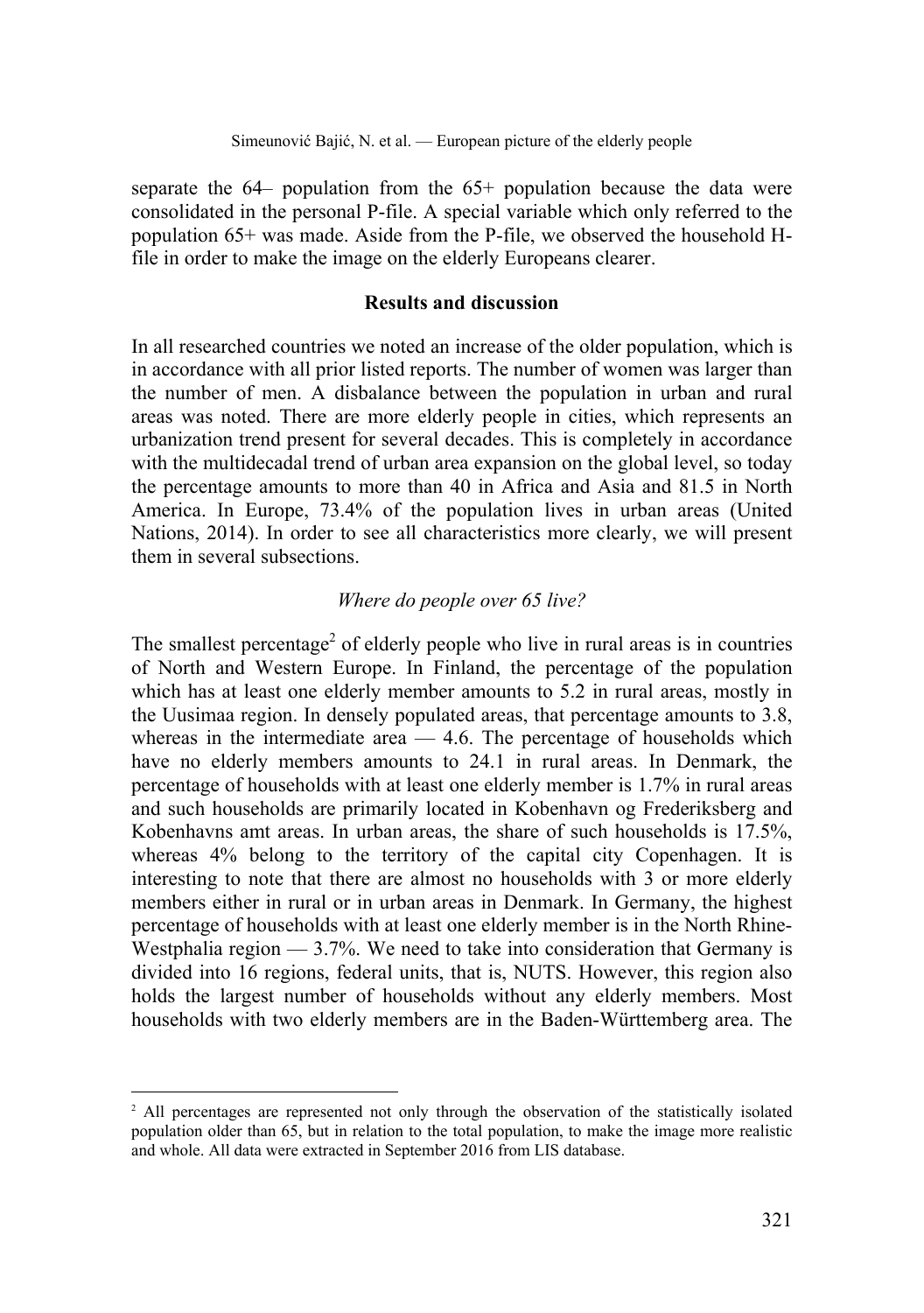smallest percentage of households with at least one elderly member is in the Bremen region.

When we look at the bigger picture, 13.9% of households with one elderly member are located in urban areas, whereas in rural areas that percentage is 4.6. In the UK, the total percentage of households which have one elderly member amounts to 14.5%. When we take regions into account, the highest percentage of households with one elderly member is in Scotland — 3.1%. In Luxembourg, which is the smallest of the analyzed countries, the percentage of households which have one elderly member in urban and rural areas is quite similar (6.9 to 7.7%, respectively). In Central European countries, the percentage is higher than 10%. For instance, in urban areas in Hungary, the number of households with one elderly person amounts to 19.8%, and in rural to 10.2%. According to the population size of the locality of residence, we can see that in villages in Poland (Figure 4), there are 9.6% of households with one elderly member, in places with less than  $20,000$  inhabitants —  $2.5\%$ ; in places with  $20,000-100,000$ inhabitants — 3.6%; in places with  $100,000-200,000$  inhabitants — 1.3%; 200,000–500,000 inhabitants — 1.9%; and, in places with more than 500,000 inhabitants  $-2.4\%$ . In Slovenia, there are data on 3.5% of farm households with at least one elderly member and 18.2% of no farm households with at least one elderly member. In Spain, the number of households with one elderly member in urban areas is similar to the number in western and northern countries and it amounts to 14.9%, but the number of such households in rural areas is somewhat higher when compared to those countries — 7.2%. Households with at least one elderly member are located mostly in Andalusia and Catalonia. It is interesting to know that the highest number of elderly persons living in the EU (among NUTS level 3 regions) was recorded in the Spanish capital of Madrid (Eurostat, 2017b). On the other hand, in Greece, the percentage of households with one elderly member in rural areas is larger than the percentage of such households in urban areas (17.6 to 10.4%) (Table 1).

|                                                            | [0] No hh members<br>65 or older |                 | [1] One hh member<br>65 or older |                          | $[2]$ Two hh<br>members 65 or<br>older |                 | [3] Three hh<br>members 65 or<br>older |                 |
|------------------------------------------------------------|----------------------------------|-----------------|----------------------------------|--------------------------|----------------------------------------|-----------------|----------------------------------------|-----------------|
|                                                            | Count                            | Table N<br>$\%$ | Count                            | Table N<br>$\frac{0}{0}$ | Count                                  | Table N<br>$\%$ | Count                                  | Table N<br>$\%$ |
| $[0]$ not<br>rural area<br>$\lceil 1 \rceil$ rural<br>area | 1612                             | 26.7%           | 627                              | 10.4%                    | 306                                    | $5.1\%$         | 6                                      | $0.1\%$         |
|                                                            | 1670                             | 27.7%           | 1062                             | 17.6%                    | 737                                    | $12.2\%$        | 9                                      | $0.1\%$         |

|  | Table 1. Greece: Number of household (hh) members of 65 or older — Rural and not rural area |
|--|---------------------------------------------------------------------------------------------|
|--|---------------------------------------------------------------------------------------------|

Source: According to the official LIS data (2016).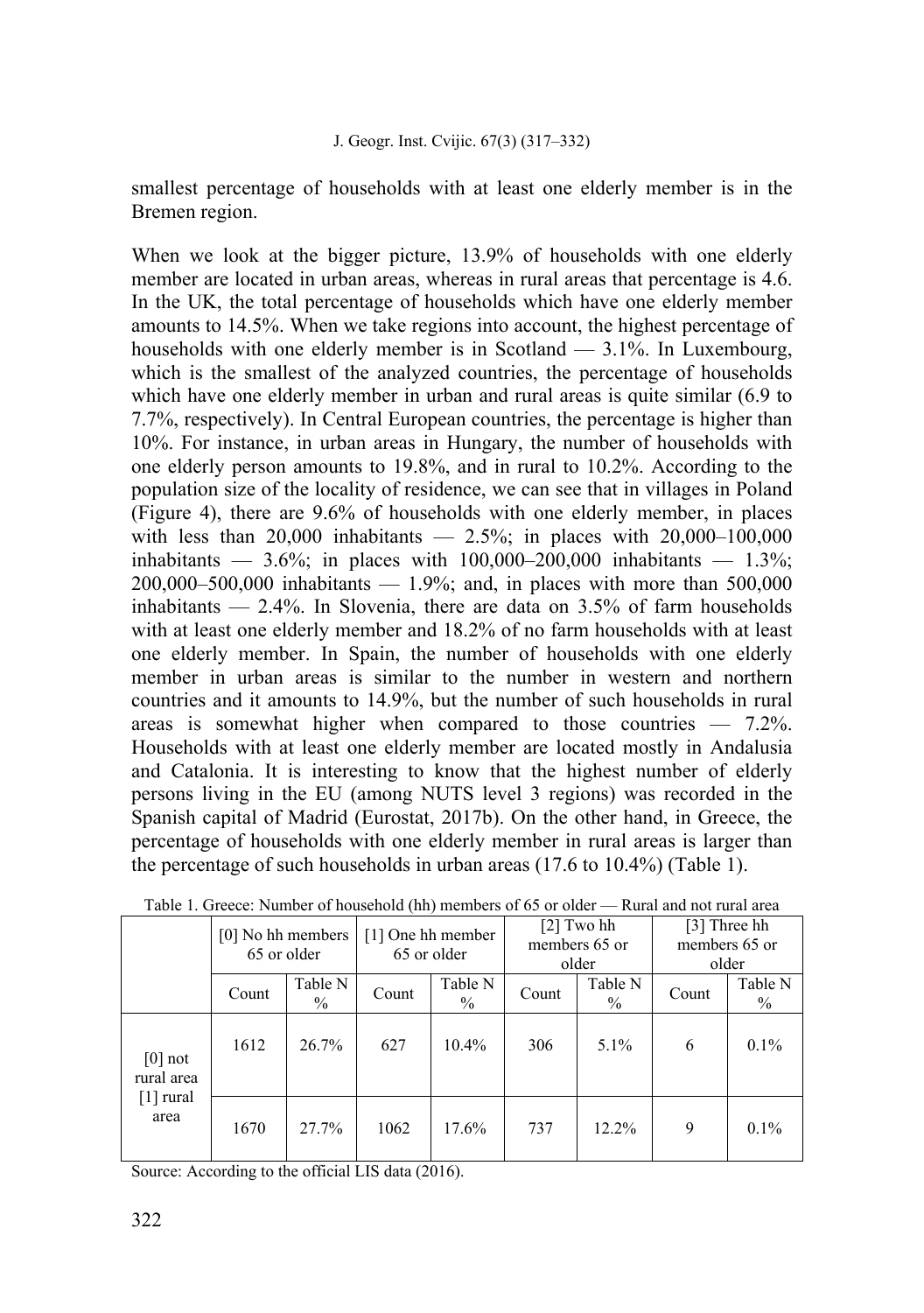The highest number of households with elderly members is in the Central Macedonia region and the lowest in the Ionian Islands region. In Serbia, the total percentage of households with an elderly member amounts to 34%, whereas the percentage of households with two elderly members amounts to 13.2%. As in Greece, the percentage of households with one elderly member in rural areas is quite large  $-15.4\%$ , but it still is not larger than the number of households with one elderly member in urban areas, which is 19%. The highest percentage of households with one and two elderly members can be found in the following regions: Šumadija, Western Serbia and Vojvodina Region. Therefore, the data show that in northern and western countries, which are economically more developed, the elderly population lives in cities more. The number of households with one elderly member in rural areas increases in Central Europe, and the highest percentage of those older than 65 in rural areas lives in Greece and Serbia.

# *With whom do older than 65 live?*

In Finland, 13.9% of people older than 65 do not live with their children. The data show that 10.8% of them are married, 2.0% widowed, and 1.6% divorced. Also, 0.9% of them have never been married. In Denmark, 23.1% of elderly citizens do not live in households with their children, and the percentages of those who live with a partner and those who do not have a partner at all are similar (9.6 to 7.1%) There are 9.4% of elderly people married in consensual union, 4.7% are widowed and 2.1% divorced. The data from Eurostat (2015b) show that the highest proportion of elderly persons living alone in the EU — 28% was recorded in the Danish capital region of Hovedstaden in 2011 (42.4%). The next map shows population aged  $65+$  over living alone (Figure 2).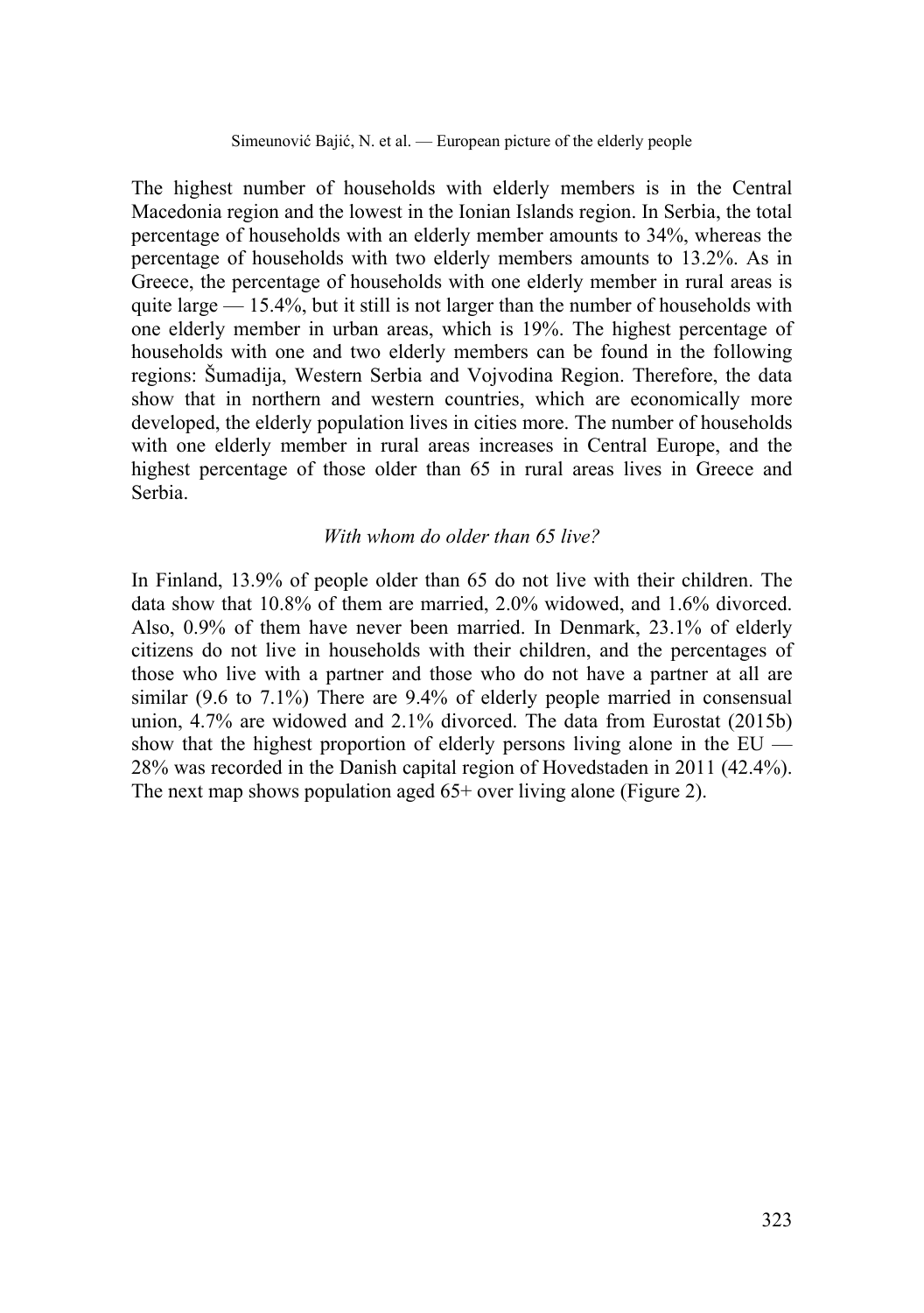

Figure 2. Share of population aged 65 years and over living alone (Source: Eurostat, 2015b)

In Germany, 18% of elderly citizens live with a partner. There are 17.5% of those married in consensual union, 5.5% widowed and only 0.8% divorced. In the UK, there are 17.6% of elderly citizens who do not live with their own children, 15% are married and 1.2% have never married and are not in a union. Furthermore, 6.2% of them are widowed and only 1.8% divorced. In Luxembourg, 10.1% of the elderly population is married, 3.4 percent is widowed and 1.2% divorced. Over 10% of them do not live with their children. In Hungary, 24.8% of elderly citizens do not live with their own children, and 9.4% are married, whereas 9.9% are widowed. The next map shows elderly people who live alone.

In Slovenia, the number of people not living with their own children is 16.5%, whereas 0.5% of them live with one child. There are 10% of those married, and 4.5% widowed, while 8% of elderly citizens do not live with a partner. In Spain, there are 13.8% of elderly people who do not live with their own children, whereas 5.2% of them live with only one child. There are 14.6% of those married and 7% widowed. In Greece, the number of elderly people not living with their own children is 19.3% and 5.1% of them live with one child. When it comes to this country, 19.5% of elderly people are married, whereas 9.4% are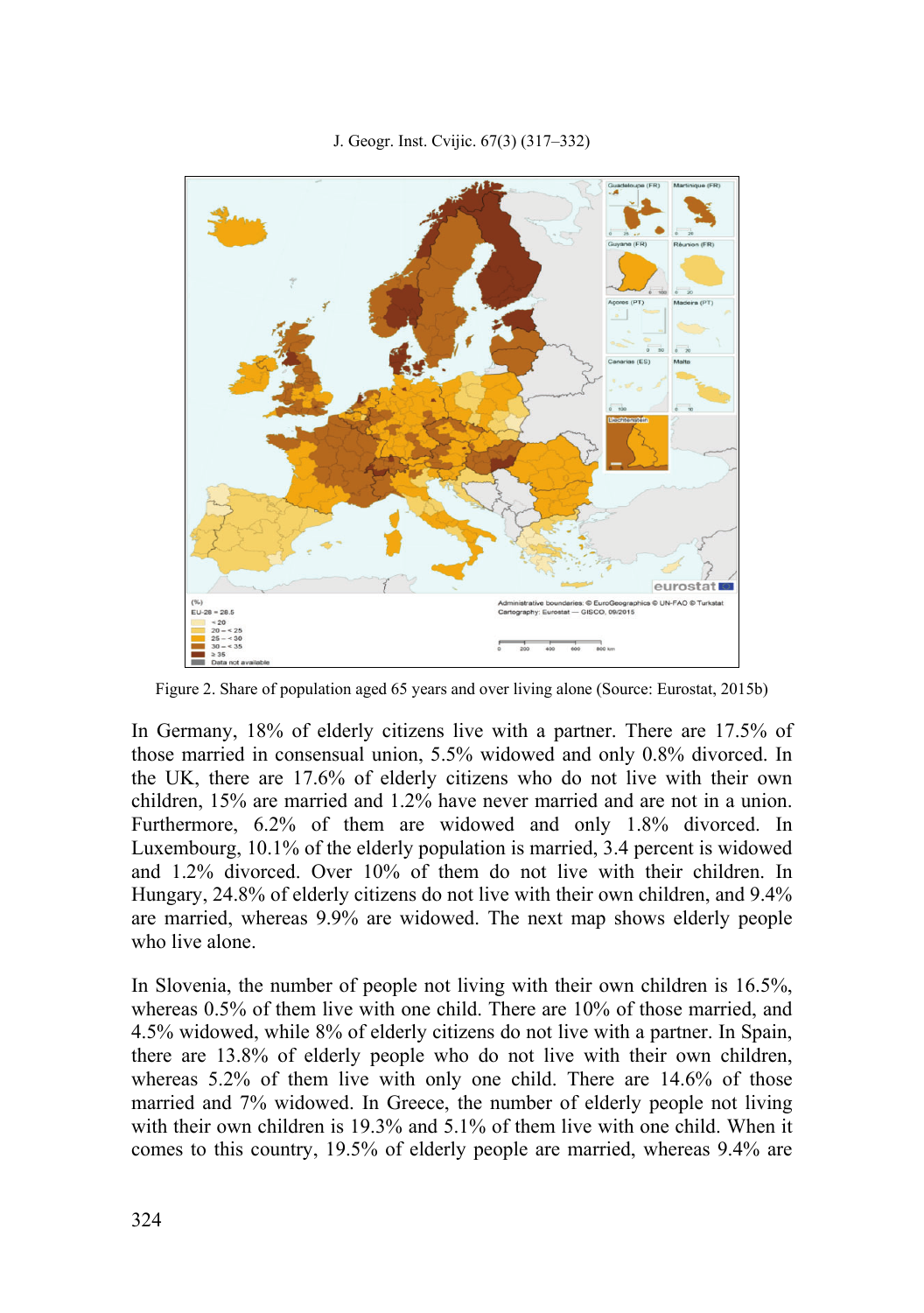widowed. In Serbia, there are 12.8% of those married. Out of all analyzed countries, the highest percentage of widowed elderly people can be found precisely in Serbia — 10.1% (Table 2). In Serbia, 22% of elderly citizens do not live with their own children, whereas 9% live with one child.

|                   |                               | Age Categories   |                |          |                |  |
|-------------------|-------------------------------|------------------|----------------|----------|----------------|--|
|                   |                               |                  | $64-$          | $65+$    |                |  |
|                   |                               | Count            | Table<br>$N\%$ | Count    | Table<br>$N\%$ |  |
| Marital<br>status | Married/In union              | $\theta$         | $0.0\%$        | $\theta$ | $0.0\%$        |  |
|                   | Married                       | 4865             | 42.9%          | 1452     | 12.8%          |  |
|                   | In consensual union           | 245              | $2.2\%$        | 23       | $0.2\%$        |  |
|                   | Not married/Not in<br>union   | $\mathbf{0}$     | $0.0\%$        | $\theta$ | $0.0\%$        |  |
|                   | Never married/Not<br>in union | 2617             | 23.1%          | 60       | $0.5\%$        |  |
|                   | Formerly married/In<br>union  | $\boldsymbol{0}$ | $0.0\%$        | $\Omega$ | $0.0\%$        |  |
|                   | Separated                     | 42               | 0.4%           | 9        | $0.1\%$        |  |
|                   | Divorced                      | 442              | 3.9%           | 90       | $0.8\%$        |  |
|                   | Widowed                       | 346              | 3.1%           | 1150     | 10.1%          |  |

Table 2. Serbia: Marital status — elderly people

Source: According to the official LIS data (2016).

The data show that there are no large differences among the analyzed countries which pertain to the life of elderly citizens in a community. In all countries, the percentage of elderly citizens who do not live with their own children is twice or three times the number of those who live with at least one child. It is evident that there has been an increase of the number of divorced people in comparison to previous decades. The same goes for those who have never married. Marital status is one of the factors of higher or lower degree of loneliness of the elderly. Certain factors of loneliness in Europe have been widely discussed in recent time (Van der Pers & Mulder, 2013; Grundy & Murphy, 2017; Wilson, 2017).

If an elderly person is not married or does not have a partner and lives alone (even without children), he or she will feel lonelier. That is especially important when it comes to the unfavorable position of the elderly people when their health is jeopardized, and they are in need of assistance, especially in rural and mountain areas of Europe.

# *How do older than 65 live?*

Aside from analyzing where and with whom the elderly live, it is important to analyze how they live. That is why this part presents data on their labor income, subjective health status, disability, education, employment and retirement. Those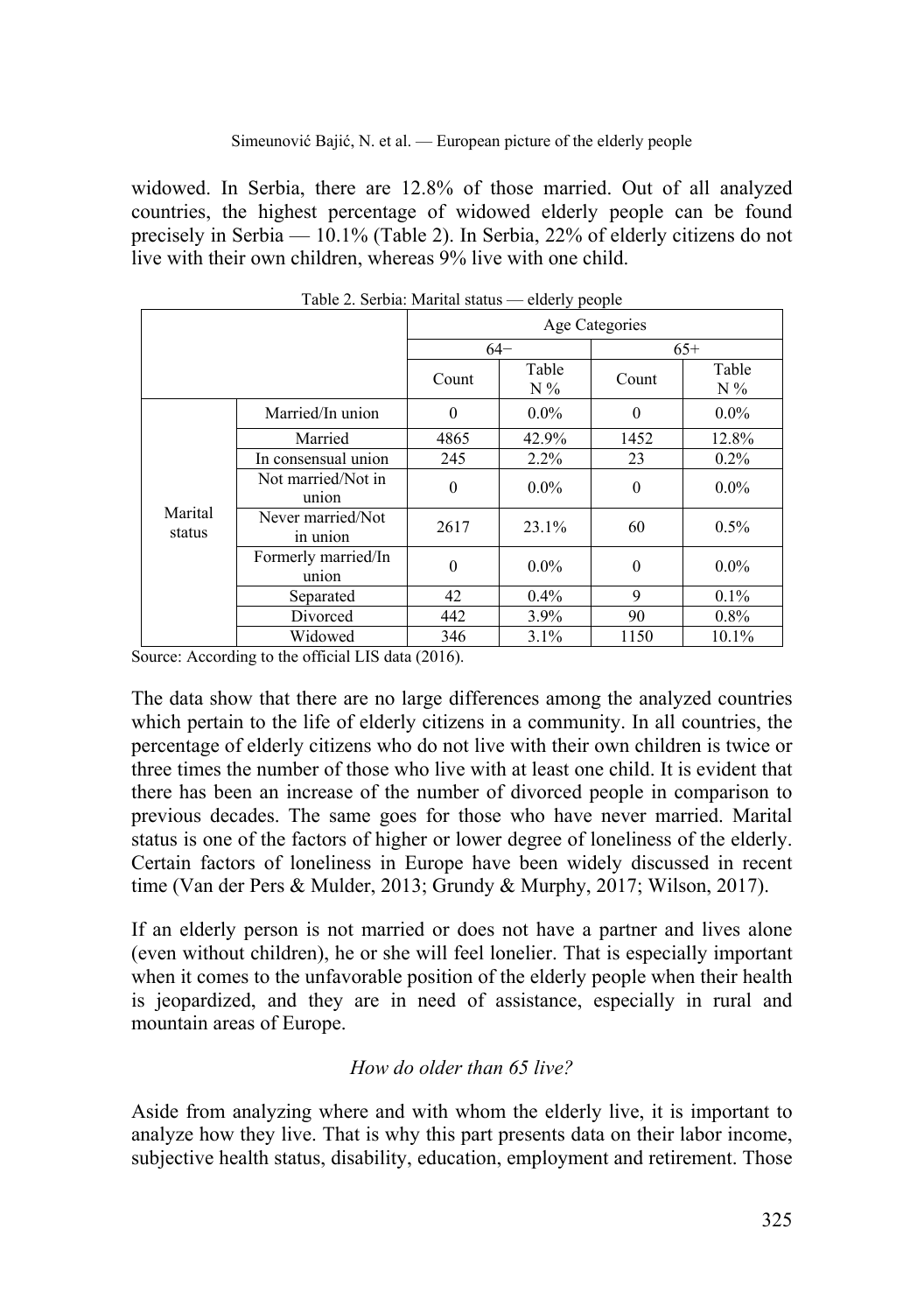are essential data which give the first image on the position of the elderly in European countries; data which can provide the basis for more thorough research later on.

In the UK, there are 20.2% of retired elderly people, while 2.2% of them are still employed. There are 22% of elderly people who are not employed. About 5.3% of them have the highest completed education level, and 11.8% have a low education level. Education here is presented through 3-category recode. There are 19.8% of people without high education degrees. When it comes to household members with labor income, 3.1% of households have one member with labor income and one elderly member over 65, while 1% of households have two members over 65 with at least one member with labor income. However, there are 16.3% of households which do not have labor income, but do have at least one elderly member. Elderly people in the UK give these evaluations to their health: very good  $-4.9\%$ , good  $-10.1\%$ , fair  $-8.4\%$ , bad  $-3.1\%$ , and very bad  $-0.8\%$ . In Germany, there are 3.6% of households which have one member with labor income and one elderly person over 65. In addition, 1.2% of households have two members over 65 with at least one member with labor income and 13.6% of households have one elderly member, but no members with labor income. 2% of elderly people are still employed and 24.6% of them are retired. When it comes to the elderly people in Germany, 20.2% of them are not disabled and 4.8% are disabled. Unlike the British, a small percentage of German citizens evaluate their health as very good — 0.8. Most of them claim their health is satisfactory  $-10.4\%$ . In Germany, the highest percentage has a medium education level — 14.4%. Education here is presented through 18, not 3 categories. Around 4.7% of them have a bachelor degree or some similar education. In Finland, there are 4.2% of households with one member with labor income and one member over 65. However, when compared to England and Germany, the number of households that have one elderly member but no members with labor income is much smaller — 7.1%. Only 0.8% of them are employed, whereas 18.2% are unemployed; 18.3% retired, and 0.9% not retired. There are 3.9% of elderly citizens with high, 4.1% with medium and 7.3% with low education levels. Finland's elderly citizens speak Finnish in 17.3% of the cases, whereas 1.6% of them speak Swedish. The disability status of elderly people in Finland is as follows: not disabled, capable to work — 13.6%, partially disabled but capable to work — 1.7% and disabled and incapable to work — 3.7%. In Luxembourg, 2.8% of households have one member with labor income and one member over 65. 10.5% of households have one elderly member, but no members with labor income. In this country, only 0.4% of the elderly are employed, and 11.2% are retired. There are 6.3% of those with low, 4.6% with medium and 2.3% with high education levels. They evaluate their subjective health status as good and fair, and only 0.4% evaluate their health state as very bad (Figure 3).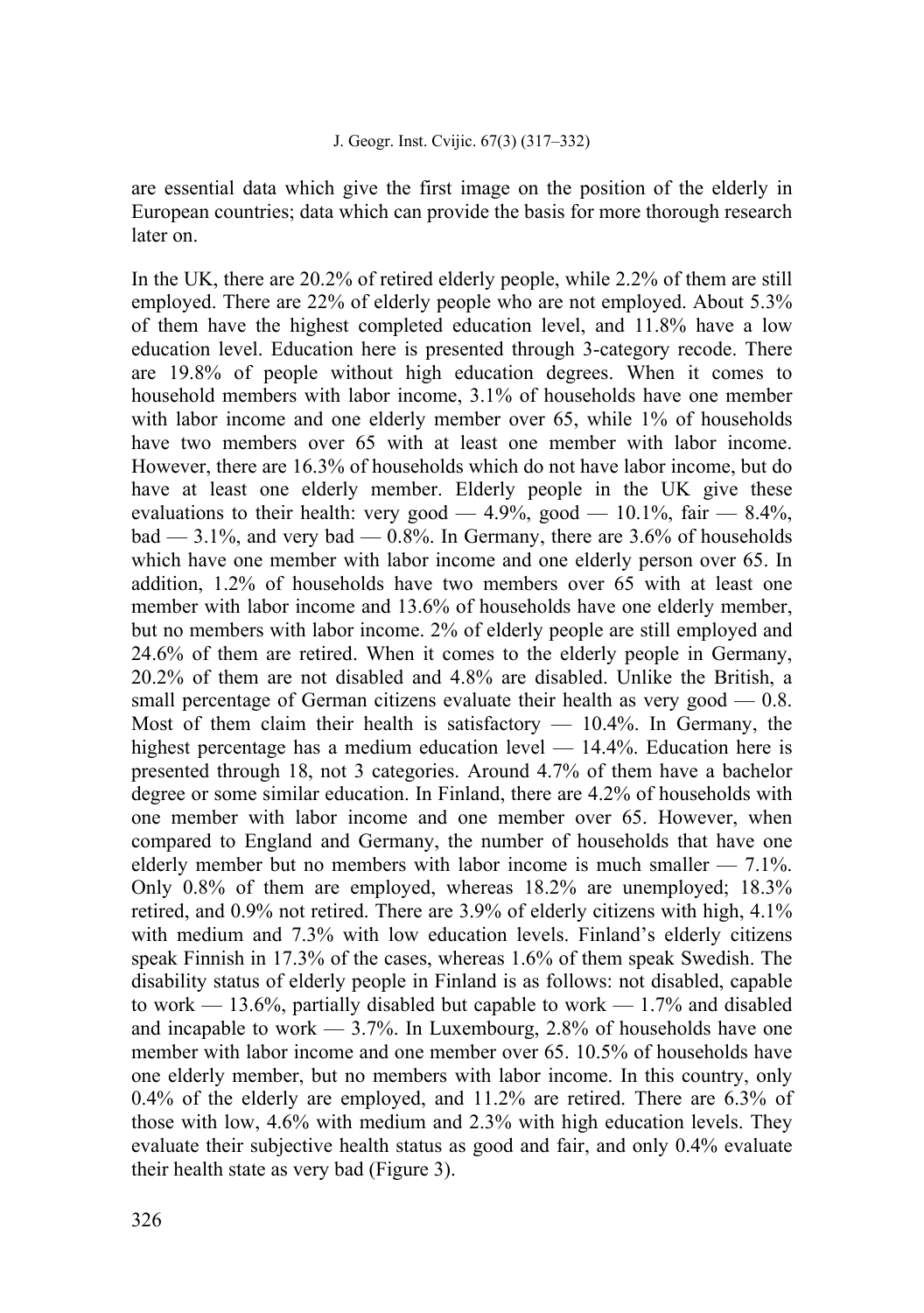

Simeunović Bajić, N. et al. — European picture of the elderly people

Figure 3. Luxembourg: Subjective health status (Source: According to the official LIS data, 2016)

The data also show that 13.1% of elderly people are not disabled, while 2.2% of them are disabled and they need special care. In Denmark, the situation with labor income is similar to Germany and the UK. Namely, 3.5% of households have one member with labor income and one member over 65. There are many households which have one elderly member, but no members with labor income — 14.4%. While 20.3% of elderly people are retired, 1.7% are not. Only 1.8% of them are employed, whereas 15.3% are not employed. When it comes to labor income, the situation is also similar. There are 4.3% of households with one member with labor income and one member over 65. In this country, 14.9% of households have one elderly member, but no members with labor income.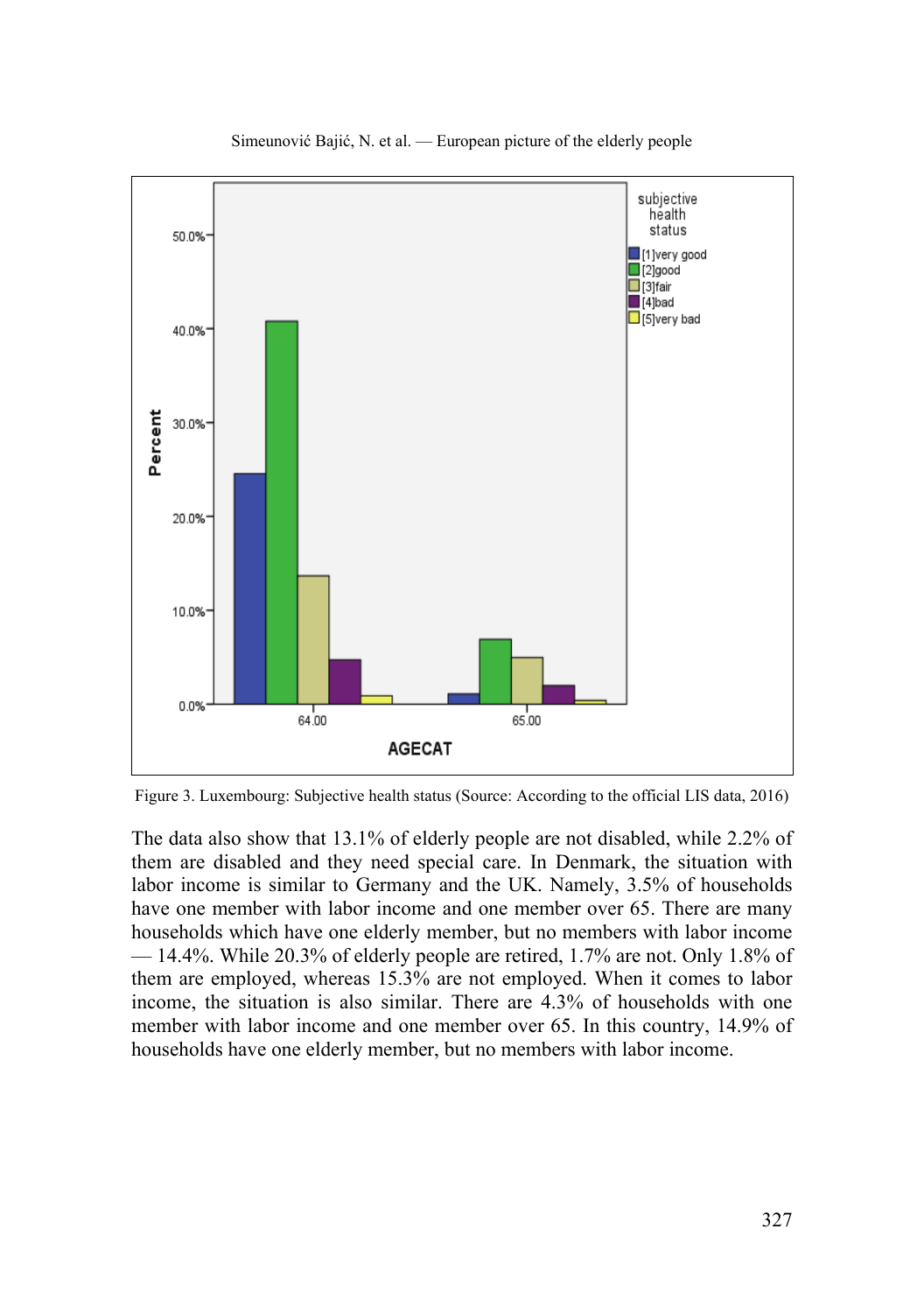

Figure 4. Poland: Number of household member with labor income — Household member 65+ (Source: According to the official LIS data, 2016)

There are only 0.7% of employed people and 16.3% of retired people. As much as 7.3% of them have a low education level, and the same percentage applies to those with medium education, whereas 2.1% of them have a high education level. Also, 11.4% of them are not disabled, and 2.8% are disabled. In Hungary, the number of households which have one elderly member, but no members with labor income is much higher  $= 27.7\%$ . That is the highest percentage in all analyzed countries. Here, 4.5% of households have one member with labor income and one member over 65. While 24.8% of elderly people are retired, 0.5% of them are employed. In Hungary, the education of the elderly is interspersed in the following manner: low  $-11.3\%$ , medium  $-4.7\%$ , high  $-$ 3.2% and indistinguishable — 5.3%. When it comes to their subjective health state, 6.6% of the elderly in Hungary evaluate it as very bad, which is a much higher percentage than in Luxembourg. There are only 0.1% of those disabled. In Slovenia, there are 11% of households which have one elderly member but no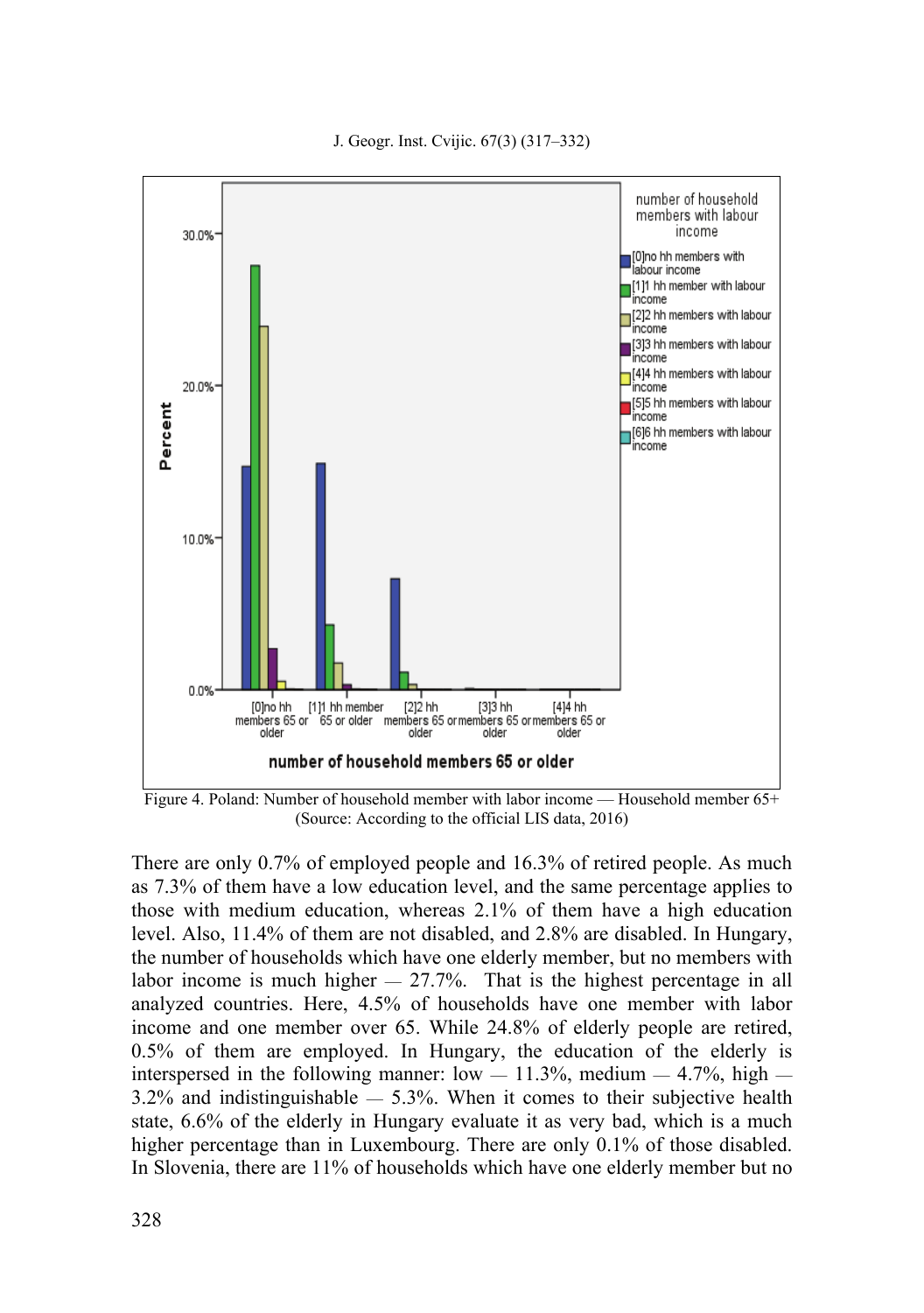member with labor income. As in Hungary, the number of those who cannot work due to their disability status is 0.1%. There are 17.45% of retired elderly citizens, while 0.5% are employed, just like in Hungary. However, unlike Hungary, there is an extremely low percentage of the elderly who evaluate their health as very bad (0.8%). There are 2.2% of those with high education levels. Spain is characteristic since it has the lowest percentage of elderly people who are employed — only 0.3%.

|          | Age Categories   |       |       |                |         |
|----------|------------------|-------|-------|----------------|---------|
|          |                  |       | 64–   |                | $o5+$   |
|          |                  | Count | Table | Count          | Table   |
|          |                  |       | $N\%$ |                | $N\%$   |
| Employed | [0] Not employed | 9400  | 35.4% | 6250           | 23.6%   |
| (dummy)  | [1] Employed     | 10790 | 40.7% | 9 <sub>1</sub> | $0.3\%$ |

Table 3. Spain: Employed — Not employed

Source: According to the official LIS data (2016)

There is a large percentage of elderly people who have low education levels — 19.7%. About 3.6% of elderly people are disabled, 15.8% retired and 1.5% of them evaluate their health state as very bad. In Spain (Table 3), there are 12.9% of households which have one elderly member, but no members with labor income. In Greece, that percentage is higher — 19.9%; and it is closer to the situation in Hungary. There are 24.4% of retired elderly people, while 0.8% are employed. Greece is characteristic because it has the highest percentage of elderly people with a low degree of education — 24.9%. The highest percentage of the elderly evaluate their health as fair  $-11.1\%$ . Here there is also the highest percentage of the disabled in all analyzed countries — 7.8%. Youth labor migrations are a common occurrence in almost all countries. That has great consequences on the life of families in rural areas, which are not well covered by the health protection system due to their inaccessibility and remoteness. In such areas, disabled persons are at a disadvantage if they do not live with their children. They are often forced to rely on the help of their closest neighbors or volunteer services. In Serbia, the percentage of elderly people with a high education level is the lowest  $-0.5%$ . There are 24.4% of those who are not unemployed. In Serbia, there are 14.4% of farm households with one elderly member.

It is evident that in all European countries there are households which have at least one older member and no members with labor income, which points to the conclusion that the financial situation in those households is difficult. That certainly influences the needs of the elderly, which increased with age. The Anglo-Saxon capitalist tradition means that there is a somewhat higher percentage of those who are still employed in the UK, whereas there are fewer employed elderly people in the countries of Central and South Europe, which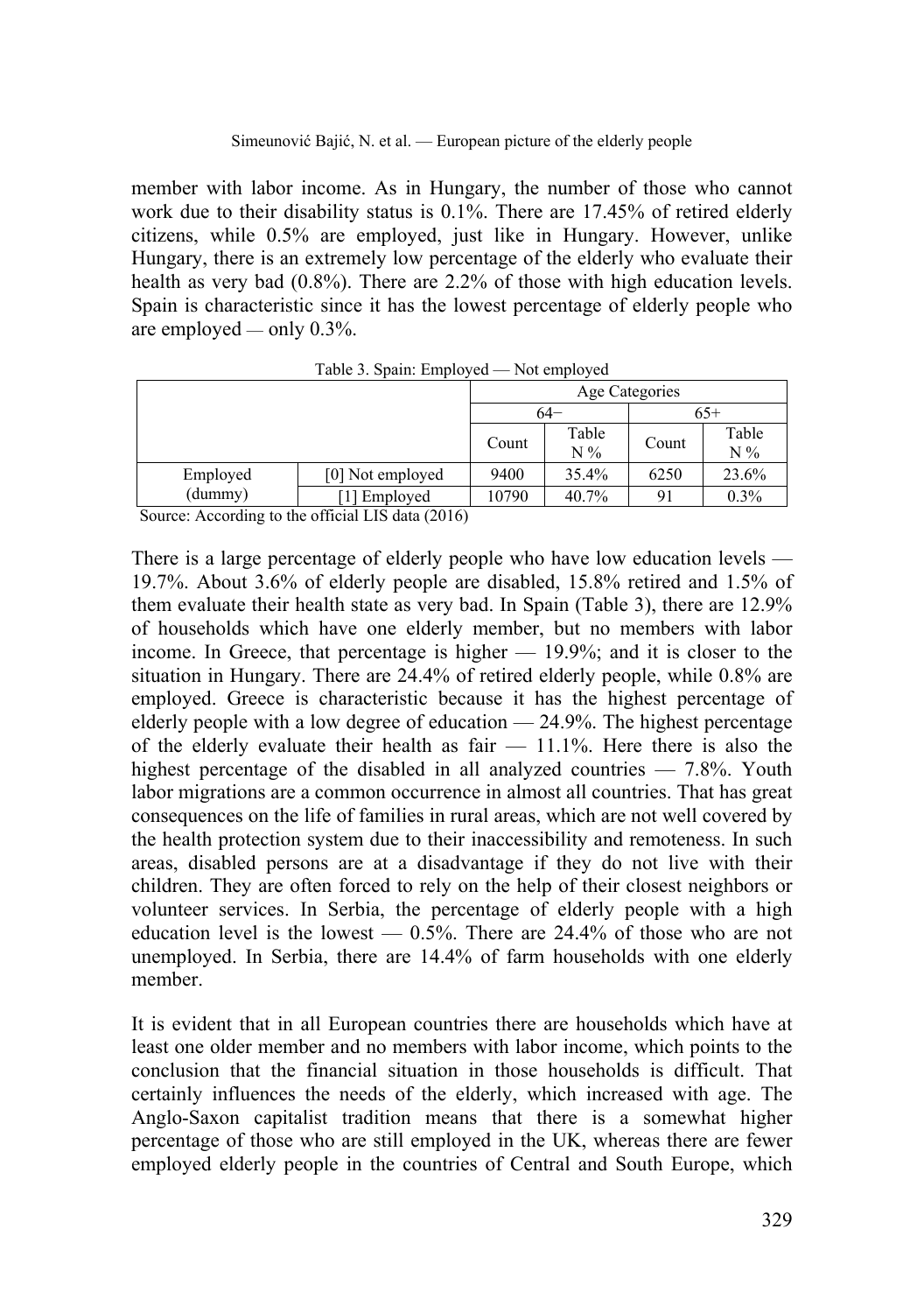used to be communist. In those countries, people follow the pattern of early retirement. When it comes to the position of the elderly, the heritage of the welfare state is felt in Denmark and Finland. However, there are newly conclusions based on random intercept regression analysis of people aged between 55 and 64 years in 22 European societies: "Instead of merely facing people with monetary punishment for early retirement, future pension policy should aim to change both the institutional framework regarding the transition to retirement and the work–retirement cultures" (Jansen, 2017, p. 25).

The governments of the analyzed countries have made efforts to make the category of the elderly recognized in various strategies and action plans. That specifically refers to poverty decrease, health protection, social security and inclusion of the elderly in different activities. Much has been done at the level of the European Union regarding the increase of the elderly in the total European population. The UK is at the forefront in its detailed strategies and plans at the local level. Serbia, which is not an EU member, has also had a National Strategy on Aging from 2006 to 2015, but many goals have still not been reached. This is especially evident in media representations and securing the participation of all age structures in the creation of policies in local communities.

# **Conclusion**

When we compare data from the last waves with data from the previous decades, the increase of the percentage of elderly people in the total population is evident. In all analyzed countries, except Hungary, there are more women than men in that age group, which opens numerous gender research perspectives. Everywhere, except Greece, the number of people who live in urban areas is higher than the number of people who live in rural areas. Some regions are more populated with elderly people. That also opens a wide number of angles to study the difference between the life of the elderly in cities and in villages, or in different regions.

The percentage of those who are disabled and who need special care and health care systems in cities and villages is not insignificant. It is also important that the data show how the connection between certain countries and the education level of the elderly can be statistically meaningful. So, in northern and western countries, which are more developed, there are more highly educated elderly people than in less developed countries in Central and South Europe. That percentage is lowest in Serbia, which is the only analyzed country that is still not a member of the EU. As we head further towards the north and west of Europe, the number of those satisfied with their health increases. The citizens of Hungary are the most dissatisfied with their health.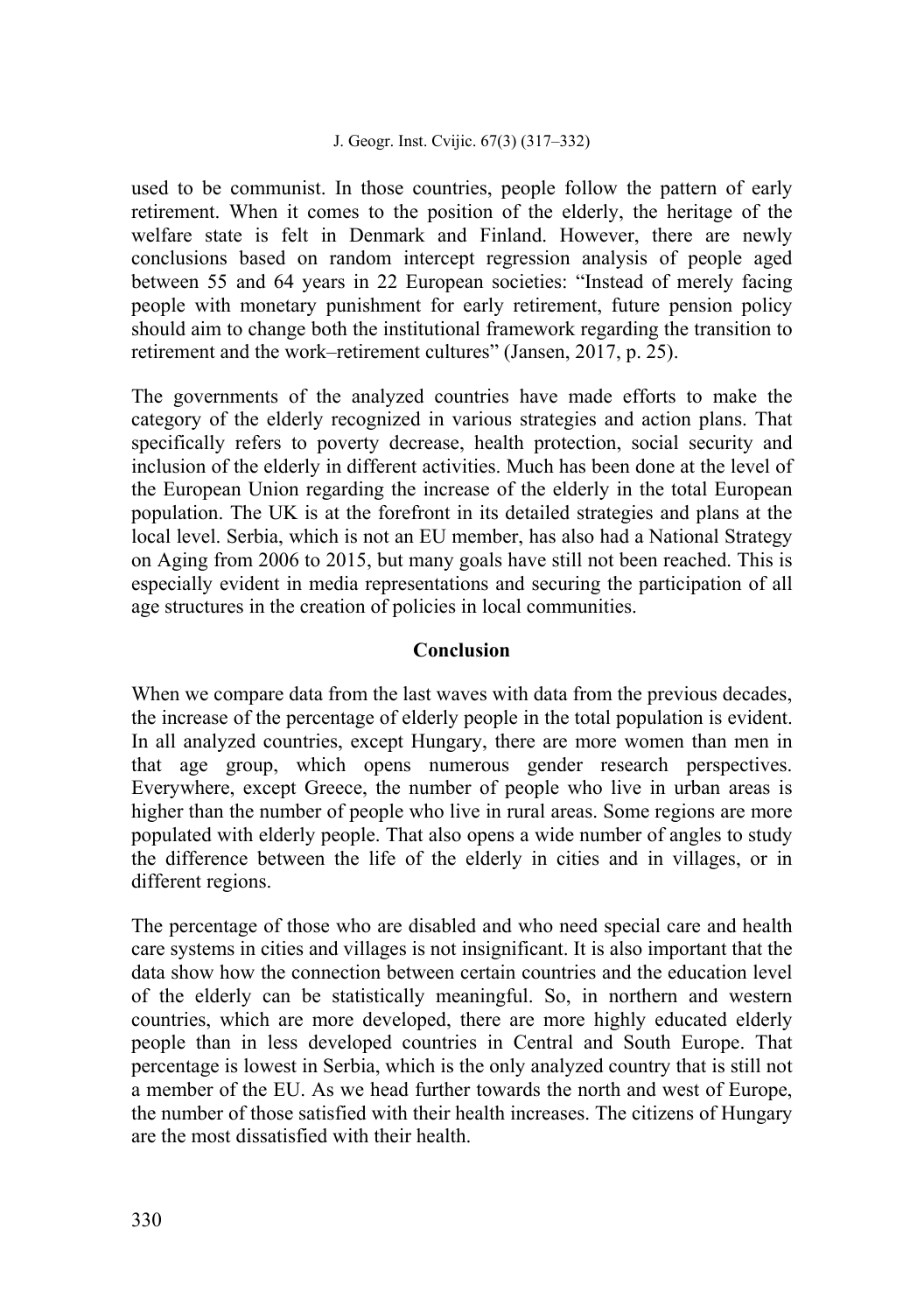This paper did not have any overly ambitious goals, but wanted to offer a modest contribution and present the basic data on the elderly in 11 European countries so that other researchers could use them in deeper, comparative and interdisciplinary research. This work also contributes to the expansion of work in the thematic framework — old age, the elderly and ageing.

#### **Acknowledgements**

This paper is a part of the project 47007 funded by the Ministry of Education, Science and Technological Development. The research leading to these results has received support under the European Commission's 7th Framework Programme (FP7/2013–2017) under grant agreement n°312691, InGRID — Inclusive Growth Research Infrastructure Diffusion. Authors owe special thanks to anonymous reviewers for their suggestions.

#### **References**

- Durand, J. D. (1945). The trend toward an older population. *The Annals of the American Academy of Political and Social Science, 237*(1), 142–151. doi: https://doi.org/10.1177/000271624523700116
- European Commission (2014). *Population ageing in Europe: facts, implications and policies*. Retrieved from https://ec.europa.eu/research/socialsciences/pdf/policy\_reviews/kina26426enc.pdf.
- Eurostat (2015a). *A look at the lives of the elderly in the EU today*. Retrieved from http://ec.europa.eu/eurostat/cache/infographs/elderly/index.html.
- Eurostat (2015b). *People in the EU statistics on an ageing society*. Retrieved from http://ec.europa.eu/eurostat/statisticsexplained/index.php/People\_in\_the\_EU\_%E2%80%93\_statistics\_on\_an\_ageing\_society
- Eurostat (2017a). *Over 27 million people aged 80 and over in the EU 30. 9. 2017*. Retrieved from http://ec.europa.eu/eurostat/web/products-eurostat-news/-/EDN-201709301?inheritRedirect=true&redirect=/eurostat/
- Eurostat (2017b). Population Structure and Ageing. Retrieved from http://ec.europa.eu/eurostat/statisticsexplained/index.php/Population\_structure\_and\_ageing
- Grundy, E., & Murphy, M. (2017). Coresidence with a child and happiness among older widows in Europe: Does gender of the child matter? *Population, Space and Place,* doi: https://doi.org/10.1002/psp.2102
- Jansen, A. (2017), Work–retirement cultures: A further piece of the puzzle to explain differences in the labour market participation of older people in Europe? *Ageing & Society*. doi: https://doi.org/10.1017/S0144686X17000125
- Luxembourg Income Study (LIS) Database (2016). Retrieved from http://www.lisdatacenter.org (multiple countries; September 5–9, 2016, include the dates of the period during which data were taken). Luxembourg: Luxembourg Income Study.
- United Nations Population Fund (2012). *Ageing in the Twenty-First Century: A Celebration and A Challenge.* Retrieved from https://www.unfpa.org/sites/default/files/pubpdf/Ageing%20report.pdf